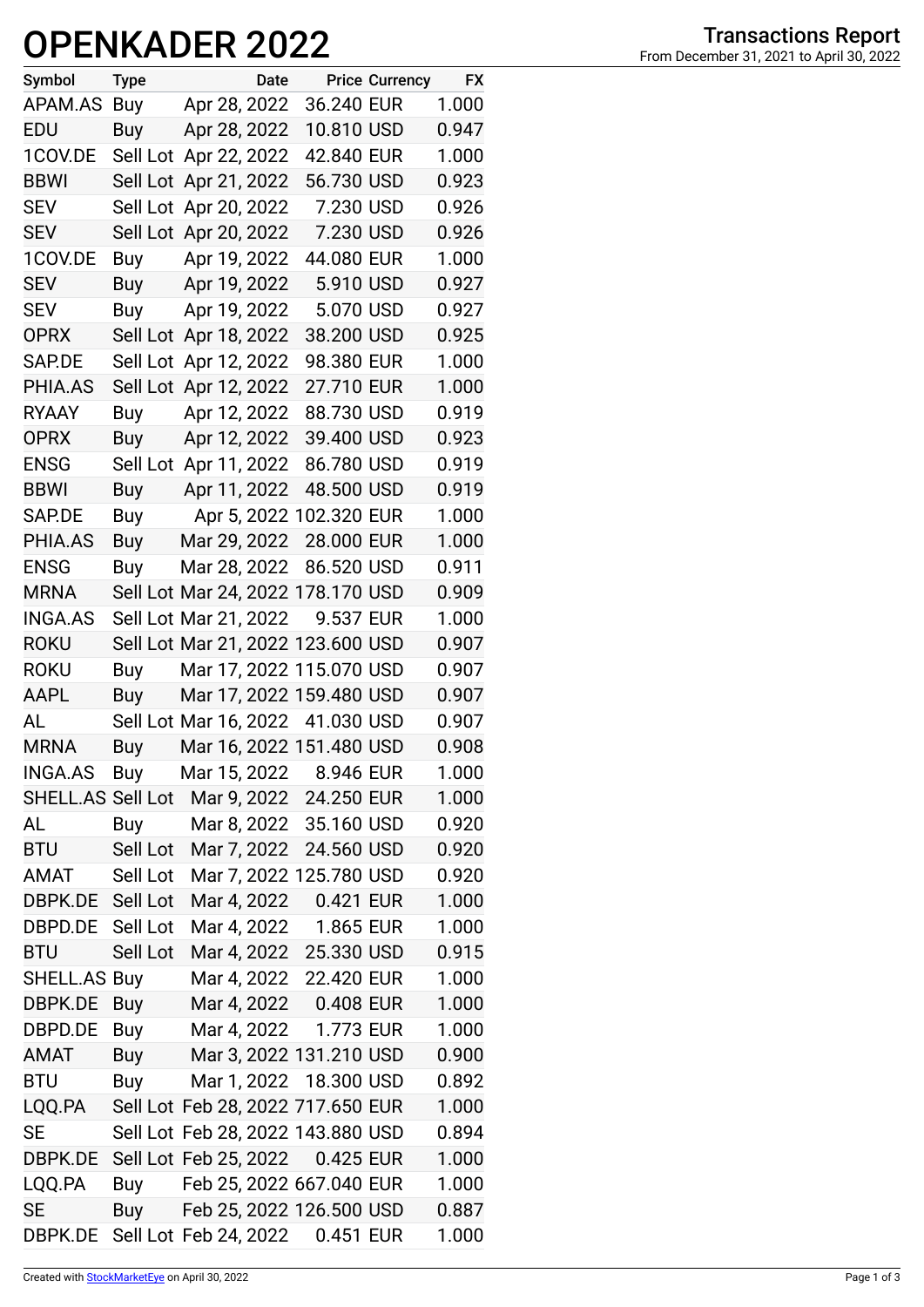## **OPENKADER 2022**

| Symbol         | Type       |                                   | Date Price Currency | <b>EX</b> |
|----------------|------------|-----------------------------------|---------------------|-----------|
| DBPK.DE        |            | Buy Feb 23, 2022                  | 0.398 EUR           | 1.000     |
| AAPL           |            | Sell Lot Feb 22, 2022 165.770 USD |                     | 0.884     |
| <b>FUBO</b>    |            | Sell Lot Feb 17, 2022             | 9.750 USD           | 0.880     |
| <b>PLTR</b>    |            | Sell Lot Feb 17, 2022             | 12.400 USD          | 0.880     |
| AD.AS          |            | Sell Lot Feb 16, 2022             | 27.900 EUR          | 1.000     |
| <b>ARE</b>     |            | Sell Lot Feb 14, 2022 184.900 USD |                     | 0.885     |
| <b>ORCL</b>    |            | Sell Lot Feb 14, 2022             | 79.140 USD          | 0.884     |
| <b>FUBO</b>    |            | Sell Lot Feb 11, 2022             | 11.200 USD          | 0.876     |
| FLOW.AS        | Sell Lot   | Feb 9, 2022                       | 34.060 EUR          | 1.000     |
| <b>FUBO</b>    | Buy        | Feb 9, 2022                       | 10.100 USD          | 0.875     |
| <b>PLTR</b>    |            | Buy Feb 9, 2022                   | 13.745 USD          | 0.875     |
| VNA.DE         |            | Sell Lot Feb 4, 2022              | 49.500 EUR          | 1.000     |
| <b>FLOW.AS</b> |            | Sell Lot Feb 2, 2022              | 34.840 EUR          | 1.000     |
| М              | Sell Lot   | Feb 2, 2022                       | 24.940 USD          | 0.885     |
| <b>LYV</b>     | Sell Lot   | Feb 2, 2022 109.040 USD           |                     | 0.885     |
| ORCL           | <b>Buy</b> | Feb 2, 2022                       | 82.070 USD          | 0.884     |
| ARE            | Buy        | Jan 31, 2022 191.410 USD          |                     | 0.893     |
| <b>MSFT</b>    |            | Sell Lot Jan 27, 2022 298.300 USD |                     | 0.897     |
| <b>LYV</b>     | Buy        | Jan 27, 2022 104.630 USD          |                     | 0.897     |
| <b>MSFT</b>    | Buy        | Jan 27, 2022 303.250 USD          |                     | 0.897     |
| <b>COIN</b>    |            | Sell Lot Jan 26, 2022 189.900 USD |                     | 0.885     |
| <b>COIN</b>    | Buy        | Jan 26, 2022 192.180 USD          |                     | 0.885     |
| DBPD.DE        |            | Sell Lot Jan 25, 2022 1.466 EUR   |                     | 1.000     |
| DBPK.DE        |            | Sell Lot Jan 25, 2022             | 0.414 EUR           | 1.000     |
| <b>VNA.DE</b>  | Buy        | Jan 25, 2022 47.500 EUR           |                     | 1.000     |
| DBPD.DE        |            | Buy Jan 24, 2022                  | 1.398 EUR           | 1.000     |
| FLOW.AS        | Buy        | Jan 24, 2022 33.180 EUR           |                     | 0.884     |
| Μ              | Buy        | Jan 24, 2022 24.360 USD           |                     | 0.883     |
| <b>AMAT</b>    |            | Sell Lot Jan 19, 2022 150.920 USD |                     | 0.883     |
| <b>BYND</b>    |            | Sell Lot Jan 18, 2022 64.000 USD  |                     | 0.876     |
| <b>LRCX</b>    |            | Sell Lot Jan 18, 2022 681.810 USD |                     | 0.876     |
| DBPK.DE        | Buy        | Jan 18, 2022 0.357 EUR            |                     | 1.000     |
| NNND.F         |            | Sell Lot Jan 14, 2022 52.640 EUR  |                     | 1.000     |
| <b>LRCX</b>    | Buy        | Jan 12, 2022 680.490 USD          |                     | 0.880     |
| <b>BYND</b>    | Buy        | Jan 11, 2022 66.090 USD           |                     | 0.883     |
| AMAT           | Buy        | Jan 11, 2022 150.300 USD          |                     | 0.883     |
| <b>ABNB</b>    |            | Sell Lot Jan 10, 2022 159.530 USD |                     | 0.882     |
| MU             |            | Sell Lot Jan 10, 2022 94.150 USD  |                     | 0.883     |
| LPI            |            | Sell Lot Jan 10, 2022 69.770 USD  |                     | 0.883     |
| NNND.F         | Buy        | Jan 10, 2022 51.300 EUR           |                     | 1.000     |
| <b>ABNB</b>    | Buy        | Jan 7, 2022 160.660 USD           |                     | 0.880     |
| <b>TWTR</b>    |            | Sell Lot Jan 4, 2022              | 42.480 USD          | 0.884     |
| LPI            | Buy        | Jan 3, 2022 63.380 USD            |                     | 0.879     |
| <b>AAPL</b>    | Buy        | Dec 31, 2021 177.570 USD          |                     | 0.883     |
| MU             | Buy        | Dec 31, 2021 93.150 USD           |                     | 0.883     |